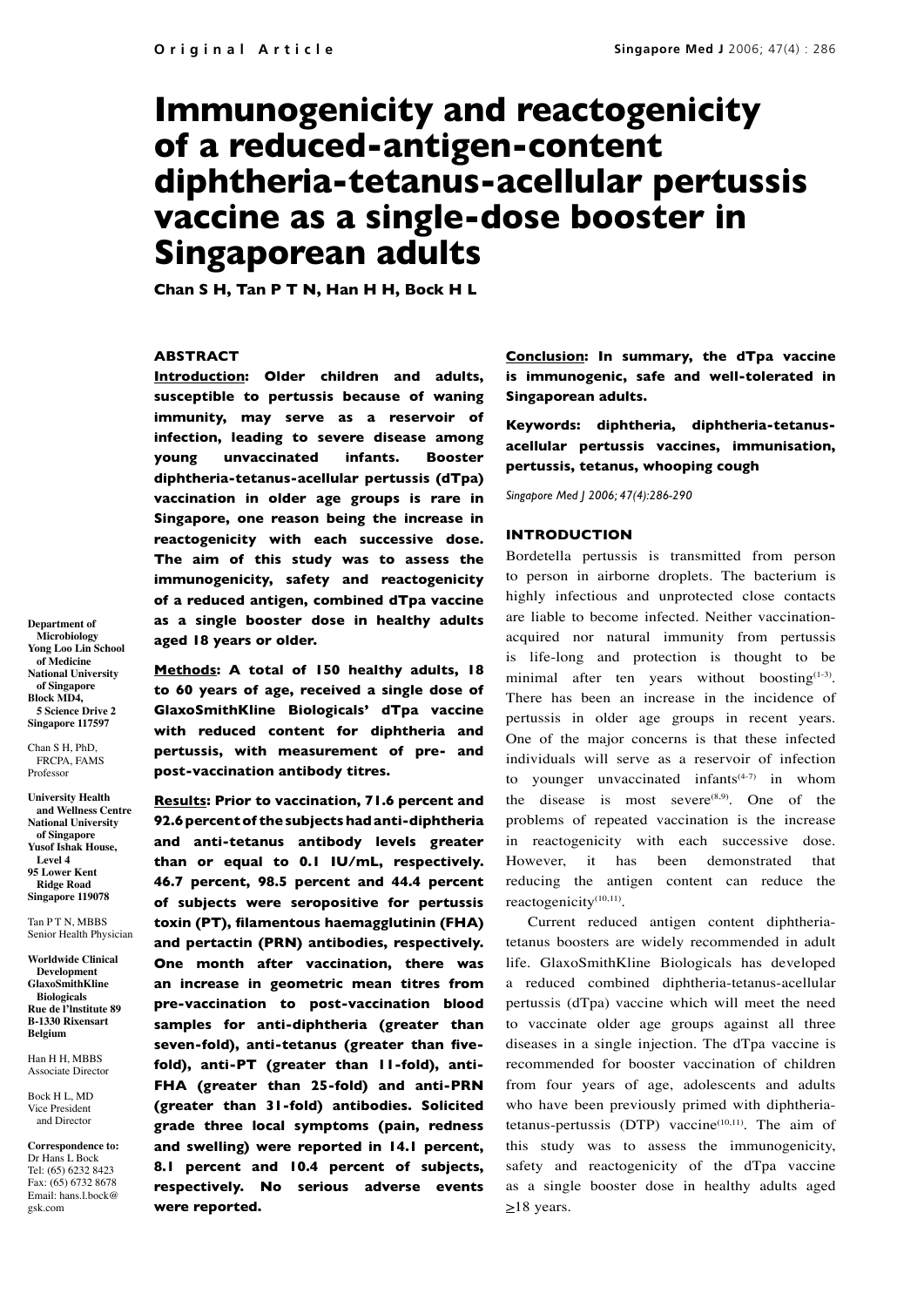### **METHODS**

This was an open study conducted at University Health Services, National University of Singapore. Written informed consent was obtained from the subjects prior to entry into the study. This study was conducted according to Good Clinical Practice and in accordance with the Declaration of Helsinki as amended in Somerset West, Republic of South Africa (October 1996), and received approval from Research and Ethics Committee, National University Hospital.

A total of 150 healthy male and female volunteers  $(\geq 18$  years) were enrolled at a single study centre. Each subject's medical history was recorded (including axillary body temperature and record of any medication). Exclusion criteria include: history of diphtheria and/or tetanus, known history of pertussis within the previous five years, known exposure to diphtheria or pertussis within the previous five years, vaccination against tetanus within the previous five years, or administration of more than seven doses of licensed diphtheria-tetanus toxoid (Td) since birth.

The vaccine used in this study was developed and manufactured by GlaxoSmithKline Biologicals, and was licensed for use in Singapore in March 2002. The reduced antigen content combined diphtheria, tetanus, acellular pertussis (dTpa) vaccine of Lot No. 37719A2 was supplied as a liquid in monodose vials. One dose (0.5 ml) contained the following components: 8 mcg pertussis toxin (PT), 8 mcg filamentous haemagglutinin (FHA), 2.5 mcg pertactin (PRN), 2.5 Lf diphtheria toxoid, 5 Lf tetanus toxoid, 0.5 mg aluminium as salts and 2.5 mg phenoxyethanol as preservative. The single dose dTpa vaccine was administered by deep intramuscular injection in the left deltoid region.

Subjects used diary cards to record solicited local (redness, swelling and pain at injection site) or general (fever, headache, fatigue and gastrointestinal symptoms) signs and symptoms, occurring on the day of vaccination and during the 14 subsequent days. Redness and swelling with a diameter >20 mm and fever >39.0ºC (oral route) were considered as an adverse event of intensity grade three, that is, an adverse event which prevents normal, everyday activities, except for pain. The follow-up period for unsolicited symptoms and serious adverse events was 0-30 days. The investigator assessed the relationship of all general symptoms to vaccination. It was assumed that all local (injection site) symptoms reported were related to vaccination.

Blood was drawn immediately prior to and approximately one month (30-38 days) after vaccination. Pre- and post-vaccination serum samples from all subjects were tested for antibodies against all vaccine antigens (three pertussis antigens [PT, FHA, and PRN], diphtheria and tetanus toxoids). Anti-diphtheria and anti-tetanus antibody titres were measured by enzyme-linked immunosorbent assay (ELISA) and expressed in International Units per ml (IU/ml). It is generally accepted that for both diphtheria and tetanus, titres >0.1 IU/ml, as measured by *in-vivo* neutralisation tests are protective. Antibodies against the pertussis components PT, FHA and PRN were measured by ELISA techniques, and the cut-off for all three pertussis antibodies was  $5$  EL.U./ml<sup>(12)</sup>.

Geometric mean titres (GMTs) with their 95% CI were calculated for all antibodies at each blood sampling time point (i.e., before and one month after the vaccine dose) by taking the anti-log of the mean of the log titre transformations. Antibody titres below cut-off level were given an arbitrary value of half the cut-off value for the purpose of GMT calculation. Statistical analyses were performed using Statistical Analysis System (SAS) version 6.12.

#### **RESULTS**

Of the 150 subjects enrolled, 138 subjects completed the study. A total of 12 subjects dropped out after receiving the vaccine dose. All cases of drop-outs, except one, were due to lost to followup after visit one. One subject withdrew consent after visit one. There were also three subjects who came back for visit two, but did not return their diary cards, hence only 135 subjects were included in the according-to-protocol (ATP) reactogenicity and immunogenicity analyses. The mean age of the subjects included in the ATP cohort was 25.5 years, with a standard deviation of 9.22 years. The male: female ratio was approximately 7:10.

Data from 135 subjects were included in the ATP analysis of immunogenicity. Table I shows the pre- and post-vaccination seropositivity rates and GMC data. The majority of subjects were seropositive for anti-diphtheria, anti-tetanus and anti-FHA antibodies at the time of vaccination, at 71.6%, 92.6% and 98.5%, respectively. In comparison, the percentages of anti-PRN and anti-PT seropositive subjects were lower at 44.4% and 46.7%, respectively. The vaccine response to all the three pertussis antigens, namely anti-PT, anti-FHA and anti-PRN, was 92.6%, 98.5% and 94.8%, respectively. Anti-PT, anti-FHA and anti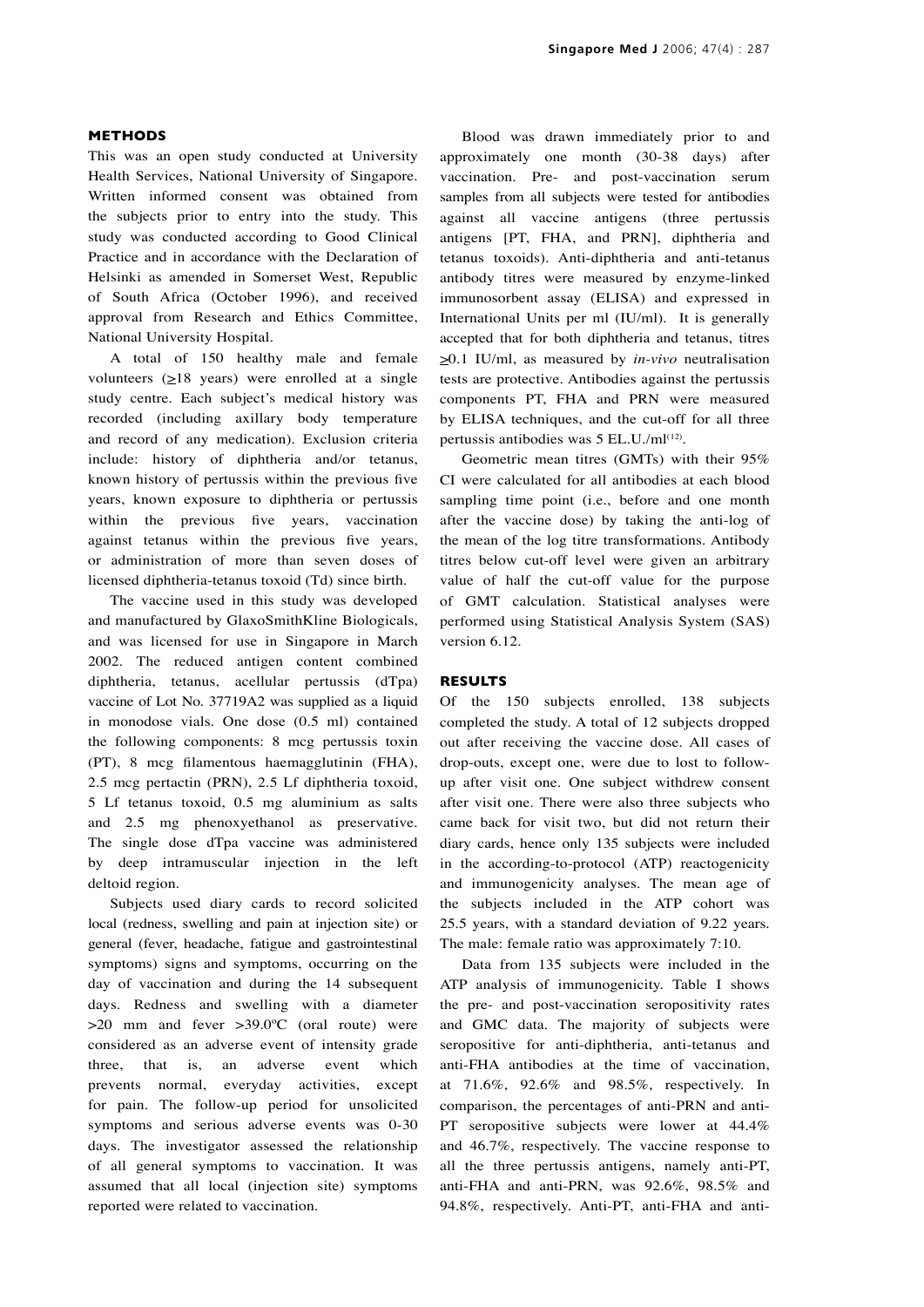PRN ranged between 96.3% and 99.3%. There was an increase in GMTs from pre-vaccination to post-vaccination blood sampling time points for anti-PT (>11-fold), anti-FHA (>25-fold) and anti-PRN (>31-fold) antibodies.

The percentage of subjects with anti-diphtheria antibody titres  $\geq 0.1$  IU/ml (antibody titre levels required for seroprotection) before vaccination was 71.6%. One month after booster vaccination, a total of 94.8% of subjects were seroprotected for anti-diphtheria antibodies. There was a greater than seven-fold increase, from 0.294 IU/ml to 2.310 IU/ml, in GMTs of anti-diphtheria antibodies from pre-vaccination to post-vaccination blood sampling time points. The percentages of subjects with anti-tetanus antibody titres  $\geq 0.1$  IU/ml (antibody titre levels required for seroprotection) before vaccination was 92.6%. One month after booster vaccination, a total of 99.3% of subjects were seroprotected for anti-tetanus antibodies. There was a greater than five-fold increase, from 1.093 IU/ml to 6.429 IU/ml, in GMTs of anti-tetanus antibodies from pre-vaccination to post-vaccination blood sampling time points.

All vaccine doses were well tolerated and no serious adverse events were recorded. The incidence of solicited local injection symptoms reported during the 15-day follow-up period (day 0-14) after the vaccine dose was considered causally related to vaccination. Pain was the most prevalent solicited local symptom reported following 83.7% (113/135) of doses (Table II). All patients except two cases with grade three pain resolved within two days after the administration of the vaccine dose. The two cases of pain that persisted beyond the two-day follow-up resolved on the third and seventh days after vaccination. Solicited grade three local symptoms (pain, redness and swelling) were reported in 14.1%, 8.1% and 10.4% of subjects, respectively. All grade three solicited local symptoms resolved within the 15-day follow-up period.

Fatigue was the most prevalent solicited general symptom reported following 37.3% (50/134) of doses. Only one solicited general symptom (fatigue) was determined by the investigator to be related to the study vaccine. Only one grade three solicited general symptom (headache) was reported. This symptom resolved within three days of onset. A total of 16 unsolicited symptoms classified by WHO preferred terms were reported by 14 subjects during the 30-day follow-up period after vaccination, but none of the symptoms were of grade three intensity, i.e., prevented normal daily

| Table I. Seropositivity rates and geometric mean  |
|---------------------------------------------------|
| titres of anti-diphtheria, anti-tetanus and anti- |
| pertussis antibodies (ATP immunogenicity cohort). |

| Antibodies | Timing | $%5+$ | <b>GMT</b><br>(EL.U/ml) |
|------------|--------|-------|-------------------------|
| Anti-D     | Pre-   | 71.6  | 0.294                   |
|            | Post-  | 94.8  | 2.310                   |
| Anti-T     | Pre-   | 92.6  | 1.093                   |
|            | Post-  | 99.3  | 6.429                   |
| Anti-PT    | Pre-   | 46.7  | 5.9                     |
|            | Post-  | 96.3  | 66.7                    |
| Anti-FHA   | Pre-   | 98.5  | 30.3                    |
|            | Post-  | 99.3  | 762. I                  |
| Anti-PRN   | Pre-   | 44.4  | 5.6                     |
|            | Post-  | 96.3  | 175.6                   |

Key: S+ (%): Seropositivity; GMT: Geometric mean titre (calculated on all subjects); Pre: Pre-vaccination blood sample obtained before the vaccine dose; Post: Post-vaccination blood sample obtained one month after the vaccine dose; Anti-D: Anti-diphtheria; Anti-T: Anti-tetanus; Anti-PT/FHA/PRN: Anti-pertussis toxin/filamentous haemagglutinin/pertactin.

**Table II. Incidence of solicited local and general symptoms reported during the 15-day follow-up period after the vaccine dose.** 

| Local symptom    | Parameters  | Percentage<br>of subjects |
|------------------|-------------|---------------------------|
| Pain             | Any         | 83.7                      |
|                  | Grade three | 4.1                       |
| <b>Redness</b>   | Any         | 51.1                      |
|                  | Grade three | 8.1                       |
| Swelling         | Any         | 41.5                      |
|                  | Grade three | 10.4                      |
| General symptom  | Parameters  | Percentage<br>of subjects |
| Fatigue          | Any         | 37.3                      |
|                  | Grade three | 0.7                       |
| Gastrointestinal | Any         | 12.7                      |
|                  | Grade three | 0.0                       |
| Headache         | Any         | 26.9                      |
|                  | Grade three | 0.7                       |
|                  | Related     | 0.0                       |
| Fever            | Any         | 8.2                       |
|                  | Related     | 0.0                       |

Key: Any: Any symptom regardless of intensity and relationship to vaccination; Grade three pain: Spontaneously painful; Grade three redness/swelling: Largest diameter >20 mm; Fever defined as oral/ axillary temperature  $\geq$ 37.5°C; Related: Symptoms with a causal relationship to vaccination; Grade three headache: Prevented normal activity.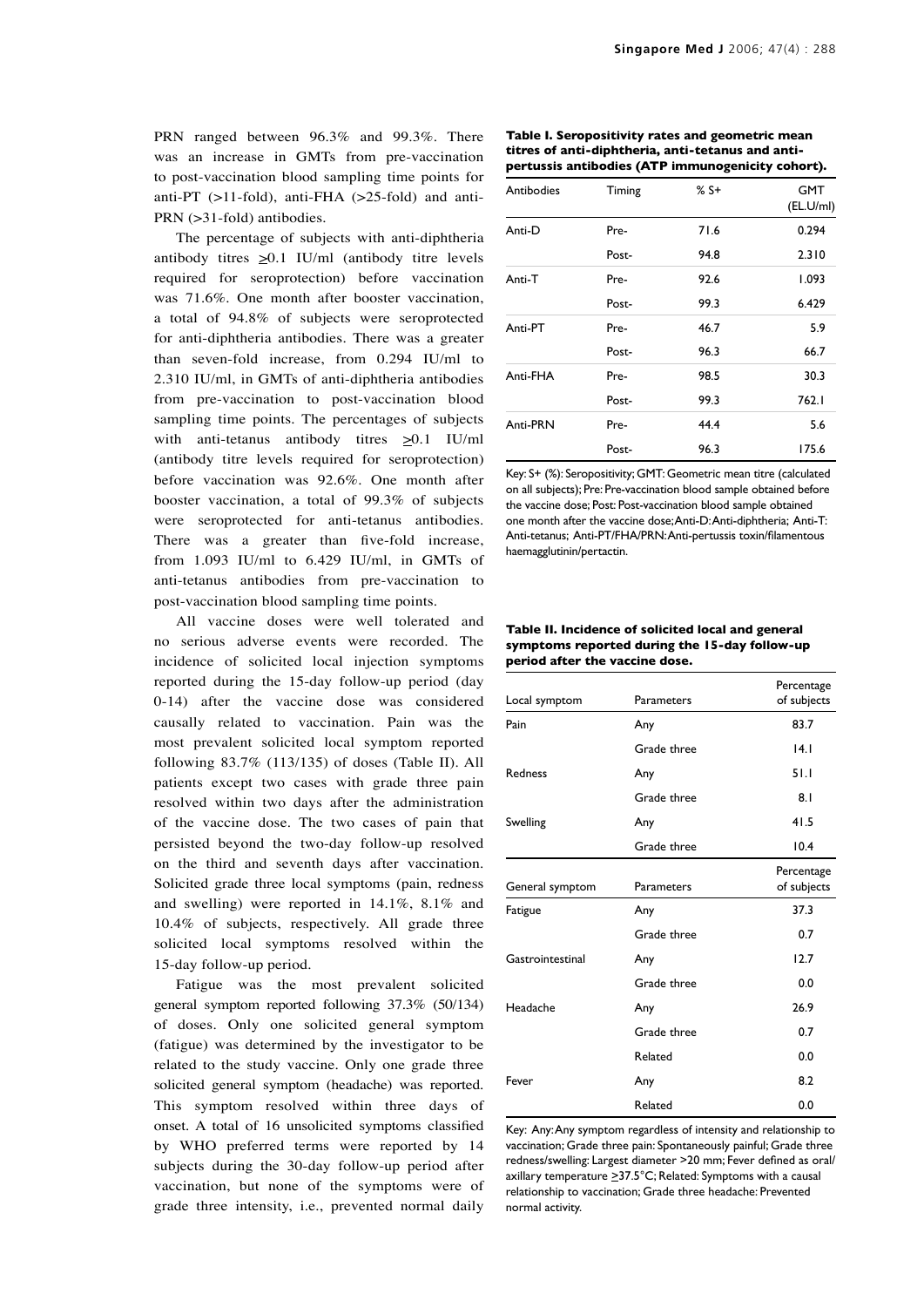activity. All these 16 symptoms were general symptoms and were determined by the investigator to have no relationship to vaccination.

#### **DISCUSSION**

Since the introduction of routine vaccination against diphtheria, tetanus and pertussis, the epidemiology of pertussis has shifted: as the number of cases in children has dropped, cases in older individuals have increased. This is of concern not only because these individuals are susceptible to the deleterious effects of pertussis, but also because they serve as the main reservoir of infection for non-immunised neonates and infants at high risk for the severe effects of pertussis<sup>(13)</sup>. From the pre-vaccination serology results of this study, it was observed that only 46.7% and 44.4% of the study cohort upon enrollment were seropositive against PT and PRN pertussis components, respectively, whereas the seropositivity percentage was much higher against diphtheria (71.6%) and tetanus (92.6%).

Although there is no generally accepted serological correlate of protection against pertussis, antibodies to the pertussis antigens that form the components of acellular pertussis vaccines have been shown to correlate with protection against pertussis disease<sup> $(14,15)$ </sup>. The titres achieved for pertussis antibodies by vaccination with the reduced antigen content combined diphtheria, tetanus, acellular pertussis or dTpa vaccine are at least equivalent to those achieved after primary vaccination with DTP which has been shown in several large, controlled clinical trials to have protective efficacy against pertussis disease in infants of  $84\% - 89\%$ <sup>(16,17)</sup>. This data supports the need for booster vaccination in adults above the age of 18 years in Singapore.

The use of additional booster vaccination is a feasible strategy, which could improve levels of herd-immunity, and reduce the circulation of the infection<sup>(18)</sup>. This study showed that, after a booster dTpa vaccination for study subjects aged  $\geq$ 18 years old, the seropositivity rates for all three pertussis antigens (anti-PT, anti-FHA and anti-PRN) increased to 96.3%-99.3%. In addition, the anti-diphtheria seropositivity percentage was also boosted from 71.6% to 94.8% after vaccination, while anti-tetanus seropositivity, already high in this study group, increased from 92.6% to 99.3%. This immunogenic response to the dTpa vaccine antigens was comparable to other clinical trials conducted in Belgium and Australia<sup>(10,11)</sup>, eliciting a satisfactory immune response to all the vaccine antigens. The boosted immunity against pertussis will not only protect a higher percentage of adults, but also reduce the reservoir of pertussis infection amongst the adult population.

Although combined diphtheria-tetanuspertussis vaccines have become routine paediatric vaccines in many countries, their reactogenicity increases with successive doses, making the paediatric formulation less suitable for older individuals. However, reducing the content of acellular pertussis antigens and formulating it with an established adult Td booster vaccine could result in a new candidate combination vaccine with improved tolerability and the potential to boost titres against all three diseases $(10)$ . In this study, the dTpa vaccine was well tolerated. There were no serious adverse events recorded. The percentage of local and general reaction was comparable with published data $(19)$ . Hence, the adult dTpa booster vaccine (with reduced content for diphtheria and pertussis) was safe and well tolerated in this study report.

Pertussis immunisation in adults and adolescents has the potential not only to prevent severe illness, but also to interrupt transmission from adults to unprotected infants $(11)$ . Hence, there is a need for harmonised, universal primary vaccination followed by a booster vaccine. A dTpa vaccine for adolescents and adults could serve an important place in a revised booster policy $(10)$ . GlaxoSmithKline Biologicals' reduced antigen content diphtheria-tetanus-acellular pertussis vaccine elicited a satisfactory immune response to all vaccine antigens, and was safe and well tolerated, when administered as a single vaccination to healthy adults aged  $\geq 18$  years in Singapore, who were previously primed with four doses of DTP vaccine and at least one dose of DT.

#### **REFERENCES**

- 1. He Q, Viljanen MK, Nikkari S, et al. Outcomes of Bordetella pertussis infection in different age groups of an immunized population. J Infect Dis 1994; 170:873-7.
- 2. Aoyama T, Harashima M, Nishimura K, et al. Outbreak of pertussis in highly immunized adolescents and its secondary spread to their families. Acta Paediatr Jpn 1995; 37:321-4.
- 3. Van Damme P, Burgess M. Immunogenicity of a combined diphtheria-tetanus-acellular pertussis vaccine in adults. Vaccine 2004; 22:305-8.
- 4. Deen JL, Mink CAM, Cherry JD, et al. Household contact study of Bordetella pertussis infections. Clin Infect Dis 1995; 21:1211-9.
- 5. Cherry JD. Nosocomial pertussis in the nineties. Infect Control Hosp Epidemiol 1995; 16:553-5.
- 6. Nelson JD. The changing epidemiology of pertussis in young infants. The role of adults as reservoirs of infection. Am J Dis Child 1978; 132:371-3.
- 7. Wirsing von Konig CH, Postels-Multani S, Bock HL, et al. Pertussis